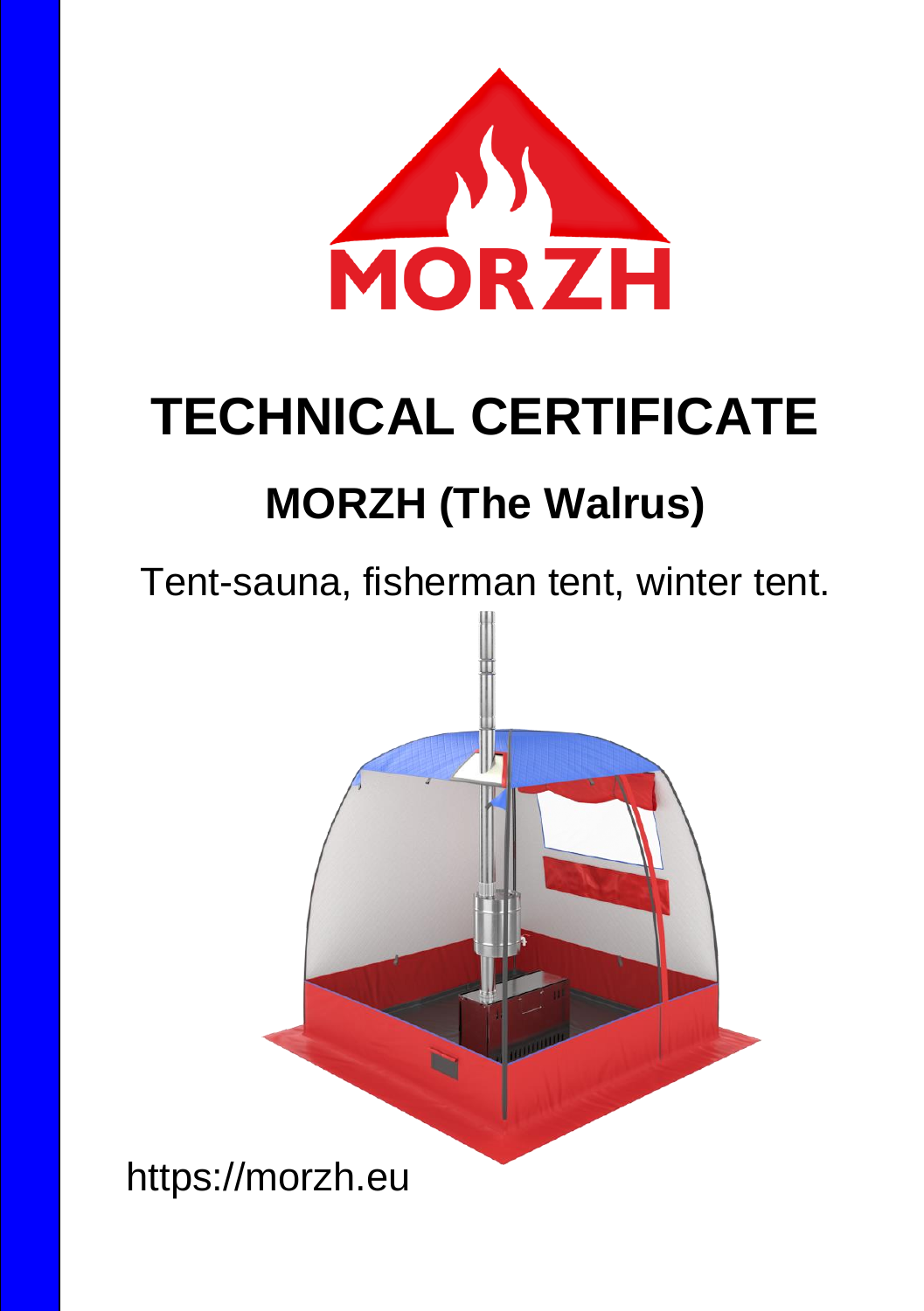#### **Description, purpose**

MORZH tent sauna – universal tent, can be used as a winter tent for living, fishing, hunting.

#### **Specifications:**

| <b>Options</b>                 | <b>MORZH</b>      |
|--------------------------------|-------------------|
| Length, m                      | 2,05              |
| Width, m                       | 2,05              |
| Sidewall height, m             | 1,7               |
| Center height, m               | 1,95              |
| Effective area, m <sup>2</sup> | 4,1               |
| Tent weight, kg                | 8.3               |
| Number of berths               | 1                 |
| Kind, dimensions of package    | 1 bag 60*35*25 cm |

# **Equipment:**

- 1. Frame arc 2 pcs.
- 2. Tent awning 1 pc.
- 3. Carrying bag 1 pc.
- 4. Frame pouch 1 pc.
- 5. Set of wind braces (6x3 m) 1 pc.
- 6. SPTA (piece of cloth) 1 pc.
- 7. Hanging net for storage and drying things (weight limit: no more than 5 kg) - 1 pc.
- 8. Technical certificate 1 pc.

The frame of the tent consists of two equal arcs, each consisting of 10 segments connected by an elastic band, preventing the disintegration of pipes. The material of pipes is D16t aluminium alloy with 12 mm diameter, 1.5 mm thickness. Adapters for connecting equal segments of the frame are made of D16 pipes 16 mm in diameter.

The tent is made of 3-layer quilted fabric consisting of Oxford 240 / heater 80 g / m2 / Taffeta 210 RipStop.

The top of the tent is made of polyester fabric Oxford 240 with water-repellent impregnation, the inner tent is made of light synthetic Taffeta fabric with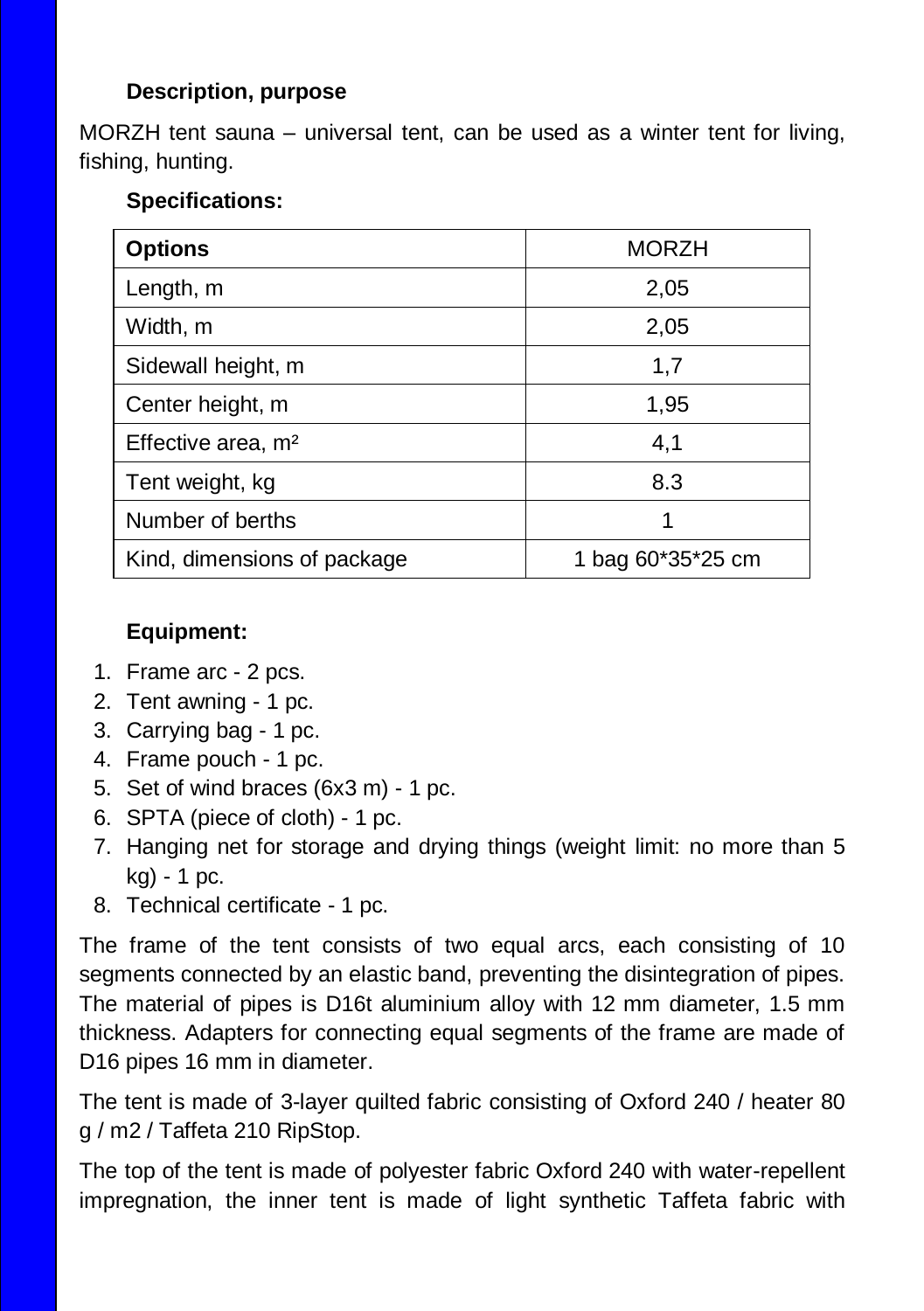reinforcing rip-stop braiding. Between the two layers there is a heater made of Siberia synthetic cloth, density of 80 gr / m2. The lower part of the tent is made of Oxford fabric 240 with a special water-repellent impregnation. The canvases are quilted by a thermo-stitch.

There is a cutting for the chimney in the tent, made of stainless steel and a special fiberglass with a silicone doublesided coating.

# **Functional equipment**

The entrance is equipped with zippers for easy and quick access to the tent.

One of the walls has a window made of transparent film. The tent includes pockets and a net for storing and drying things.



The chimney section is made of stainless steel and special fiberglass with a silicone double sided coating, designed for stove with 90 mm chimney diameter. To install stove with a smaller diameter of the chimney, it is recommended to use an adapter ring. There is a ventilation window for the air to reach the stove. The window has a mosquito net.

## **Assembly order**

The assembly of the tent should begin with the installation of the frame arcs into the pockets, which are located at the corners of the tent. After installing the frames in pockets, you need to close the zipper to hold the frame inside. After the assembly, you should cut the supplied guy rope into pieces and be sure to install all the wind guys! They are needed to keep the tent firmly in the wind, and also so that the stove does not touch the tent wall. Before installing the stove, be sure to open the valve closing the chimney section. The valve opens downward and is secured with a Velcro tape on the corner brace.

## **Precautionary measures**

- Carefully fix the tent on the ground in order to avoid overturning
- Do not use a stove and other heating devices in the tent with wind more than 10 m/s
- It is not recommended to install a tent close to the crowns of trees, other tents.
- Do not allow intoxicated persons and young children use the tent alone.